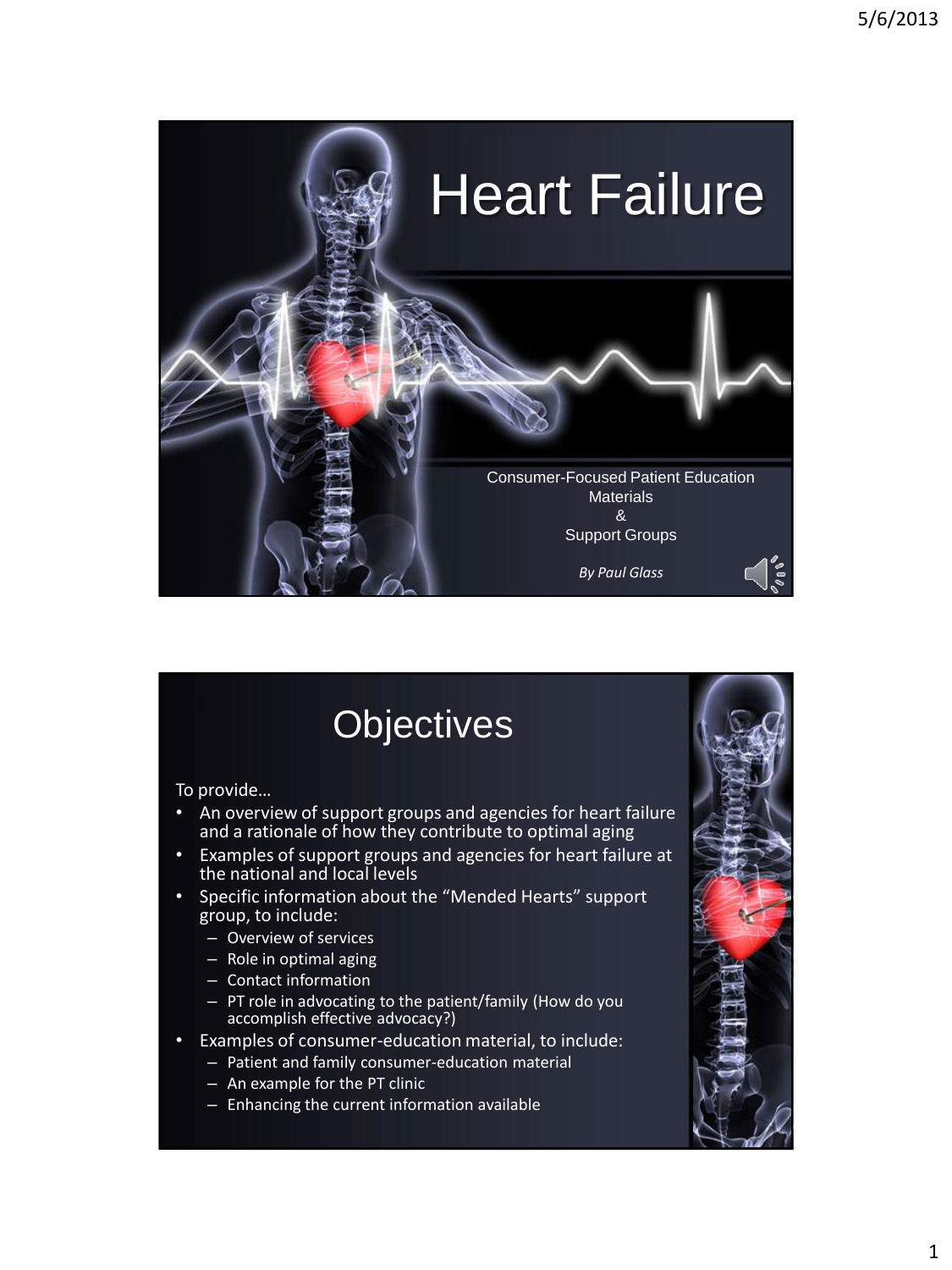# What and Why

#### What are support groups and agencies?

 Support groups and agencies consist of attendees who all have a similar condition/diagnosis (i.e. heart failure) who meet to counsel and educate collaboratively.

#### Why provide support groups and agencies?

- **Provide patients with a forum to share their concerns** and needs
- **Provide emotional comfort to patients in that they are** not alone in their anxiety
- **Provide educational sessions on how to manage heart** failure (i.e. diet and exercise)
- **Provide more informal discussions for patients to share** their experiences



## Rationale of Support Groups for HF Patients<sup>1</sup>

- **D** Over half of heart failure patients over the age of 65 are readmitted to hospitalization within 6 months of discharge
- **Providing patients with a support group** or agency decreases the percentage of readmitted patients and contributes to optimal aging
	- This is due to both the educational and emotional value support groups and agencies offer

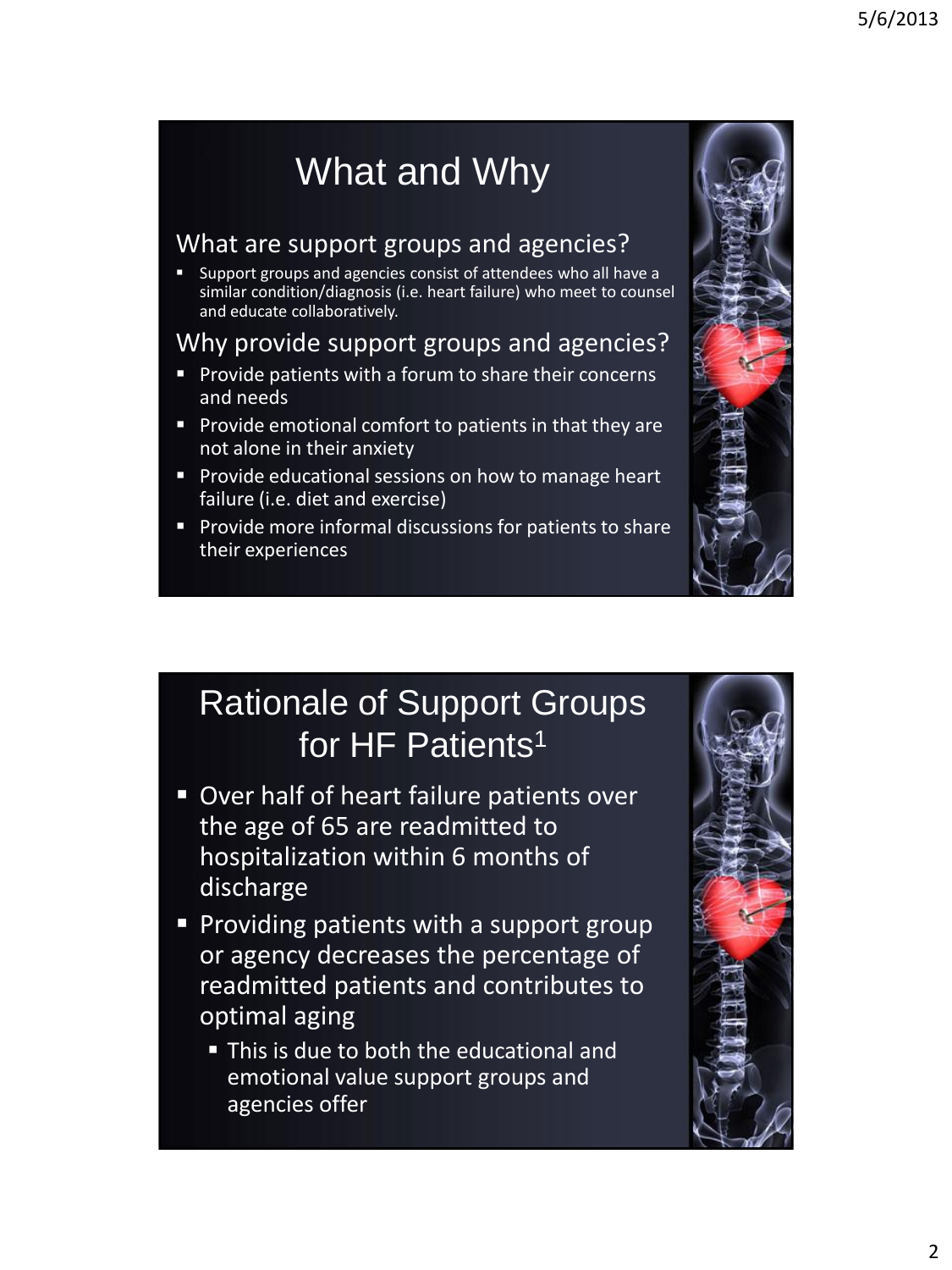### Examples of Support Groups & Agencies

- National:
	- American Heart Association (AHA)<sup>2</sup>
	- National Heart, Lung, and Blood Institute (NHLBI)<sup>3</sup>
	- $-$  American College of Cardiology<sup>4</sup>
- Local:
	- AHA: Greater Washington Region<sup>2</sup>
	- $-$  INOVA Heart and Vascular Institute<sup>5</sup>



## Mended Hearts Support Group<sup>6</sup>

Mission Statement: *"Inspiring hope and improving the quality of life for heart patients and their families through ongoing peer-to-peer support."*

#### **Services**

- Hospital Visiting
- Online Visiting
- Phone Visiting

Mended Hearts is a support group that patient's with heart failure and/or family members join to assist with lifestyle changes, depression, recovery, or treatment.

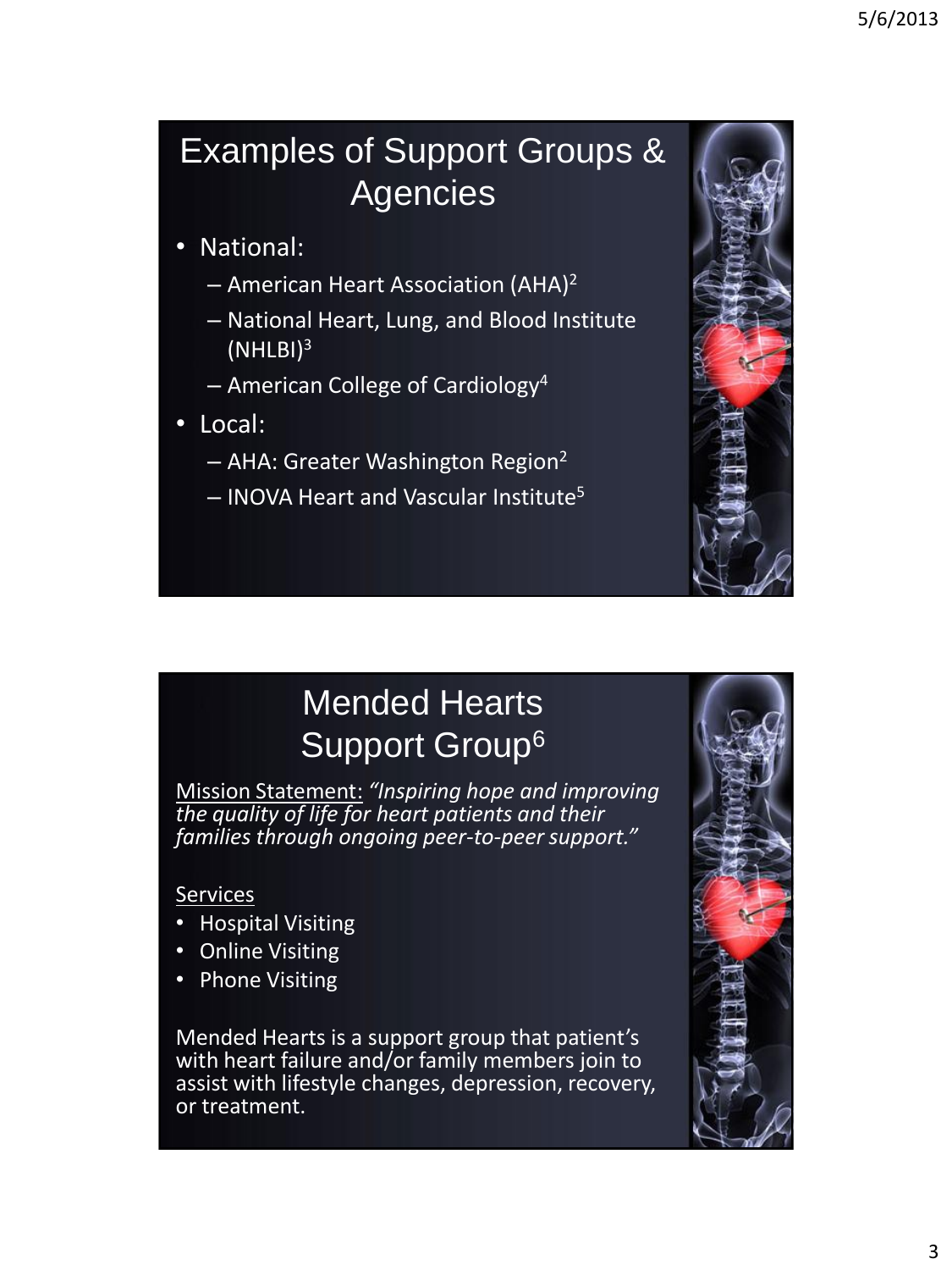# Optimal Aging

#### What is optimal aging?

- Optimal aging is aging in its least restrictive form. Health care providers support optimal aging through evidence-based research, education, and the distribution of information.
- Support groups can help to provide optimal aging through group activities and events that improve physical, emotional, intellectual, social, and spiritual purpose in patients with heart failure.
- Mended Hearts provides various fitness programs and activities for optimal aging geared towards heart failure patients. Specific details can be accessed on the website.



## Becoming a Member<sup>6</sup>

Eligibility:

- You must be a heart patient or the family member of a heart patient.
- You must complete the online application.

#### Fees:

- Annual
	- \$17 per person or \$24 per family
- Lifetime
	- \$150 per person or \$210 per family
- Additional
	- Local chapters may require dues that vary from \$3-\$17 annually

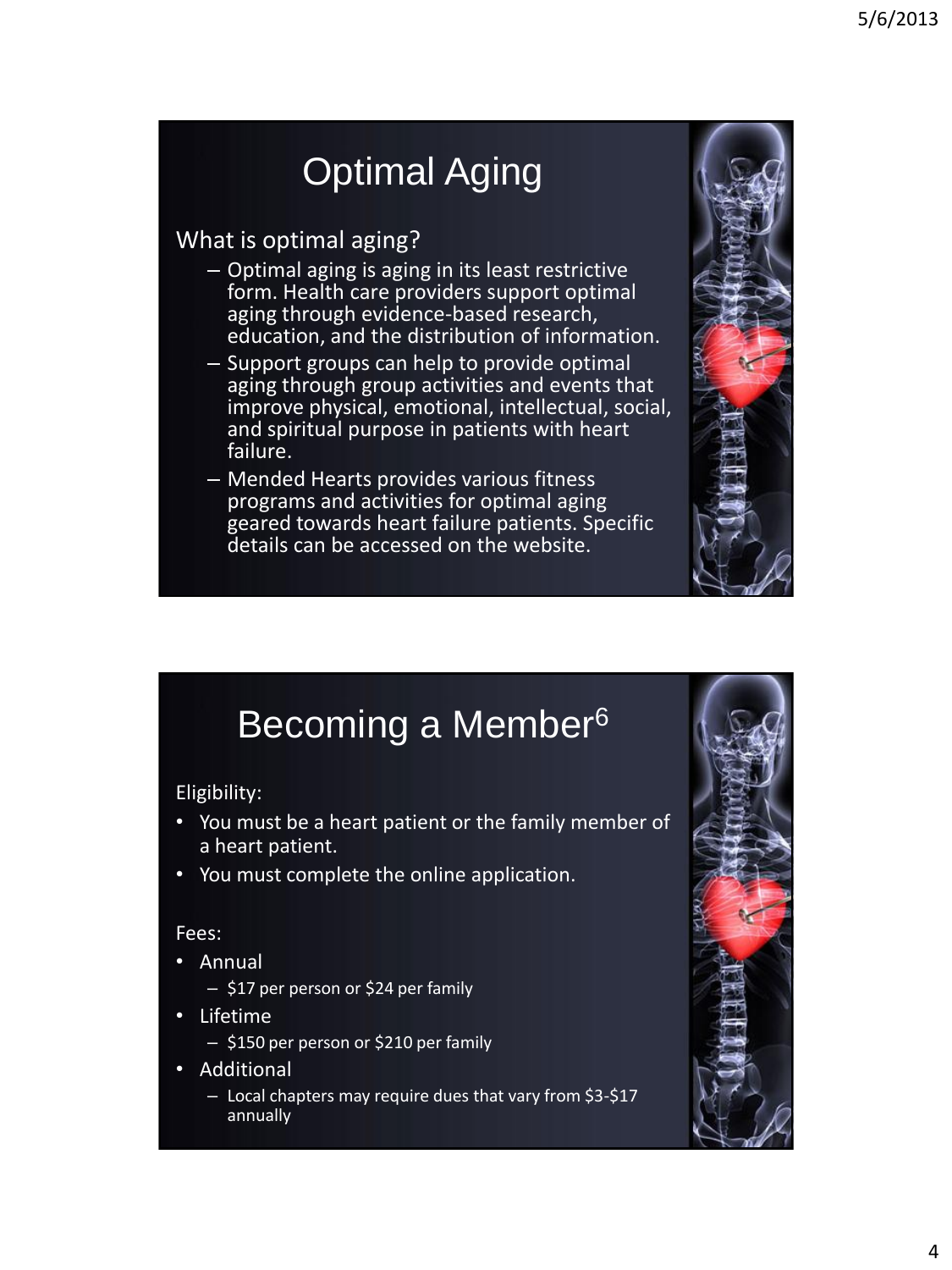# Quick Facts and Contacts<sup>6</sup>

Mended Hearts…

- Was started by Dr. Dwight Harken in 1951.
- Has over 300 local chapter and satellite locations across the nation.
- Partners with over 460 hospital and rehabilitation centers.
- Has over 18,000 members.

#### Contact Information…

- The Mended Hearts, Inc. National Office 8150 N. Central Expressway, M2075 Dallas, TX 75206
- National office phone # 1-888-432-7899 (1-888- HEART99)
- 



#### **Consumer Education Materials<sup>6</sup>**

Mended Hearts…

- **Provides members with:** (\*Description can be found on website),
	- Subscription to \**Heartbeat* magazine
	- Participation in \*chapter/group meetings
	- **Participation in \*visiting programs**
	- Access to \*"private" members website
- **Provides non-members with an electronic** copy of "Managing Your Heart Health Patient Resource Guide" on their website.
	- **Electronic and print resource for physicians and** patients about the prevention, management, and treatment of heart disease.

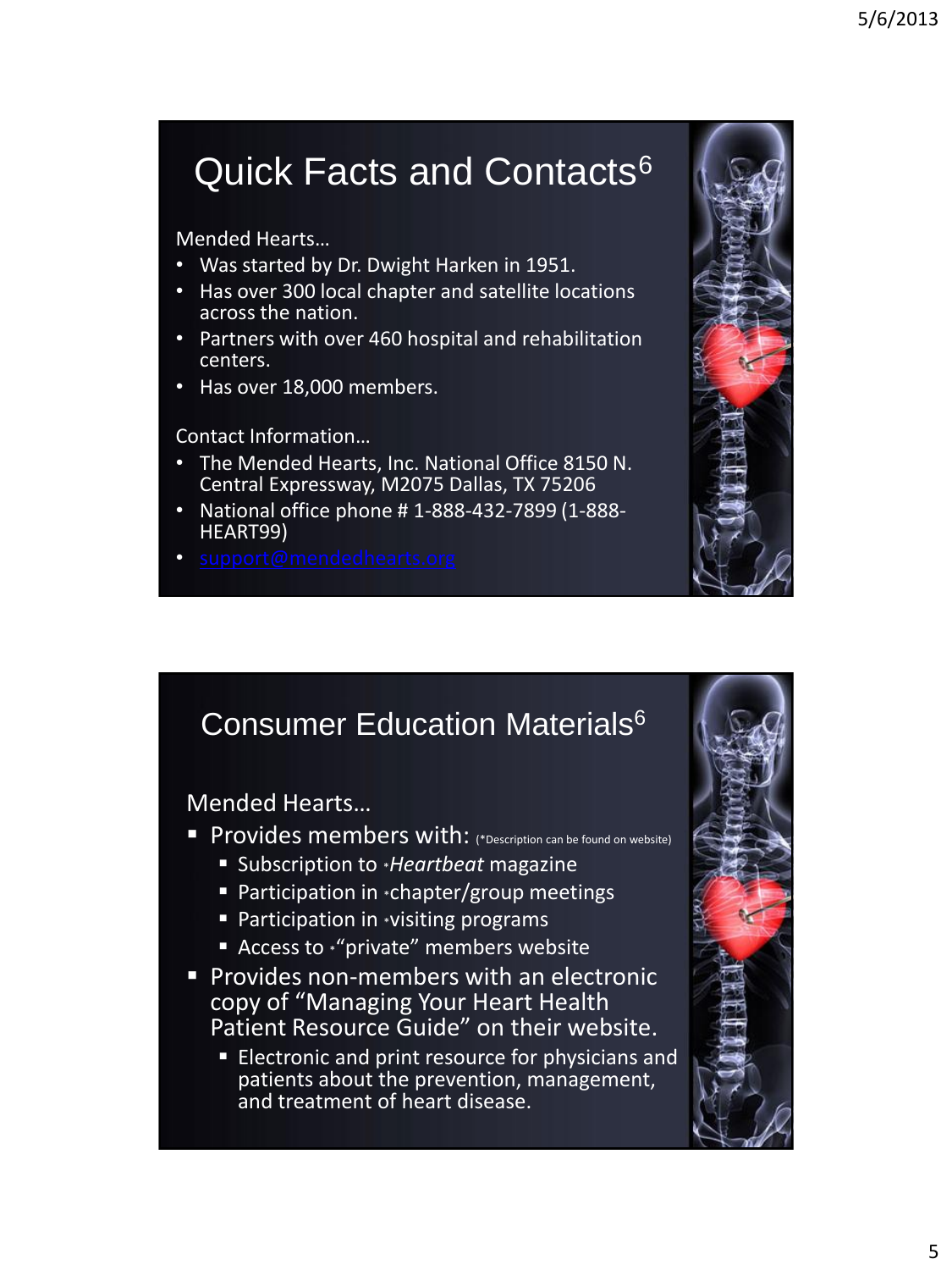## Advocacy<sup>1,7</sup>

• How can a PT screen for patients in need of support groups and agencies?

– PTs can include question about home life to gauge involvement and convenience of family and friends who may provide support.

- patient s with low family involvement often have more need of support groups for both emotional and educational reasons.
- Groups at higher risk for low social support include: men, patients living alone, patients who perceive they have high financial burdens, and increasing severity of heart failure.<sup>7</sup>

– PTs can use self-assessment questionnaires to provide objective reasons to advocate for support groups.

- New York Heart Association (NYHA) Classification (I-IV) level<sup>7</sup>
- Short Form 12 Health Survey Questionnaire<sup>7</sup>
- Advocating for services provided by the support groups?
	- Educate patient on the positive results experienced by heart failure patients participating in support groups
		- Meta Analysis: Post-discharge support for older patients with CHF significantly reduced readmission rates and may improve health outcomes such as survival and QOL without increasing costs $1,7$



# Waiting Room Material2